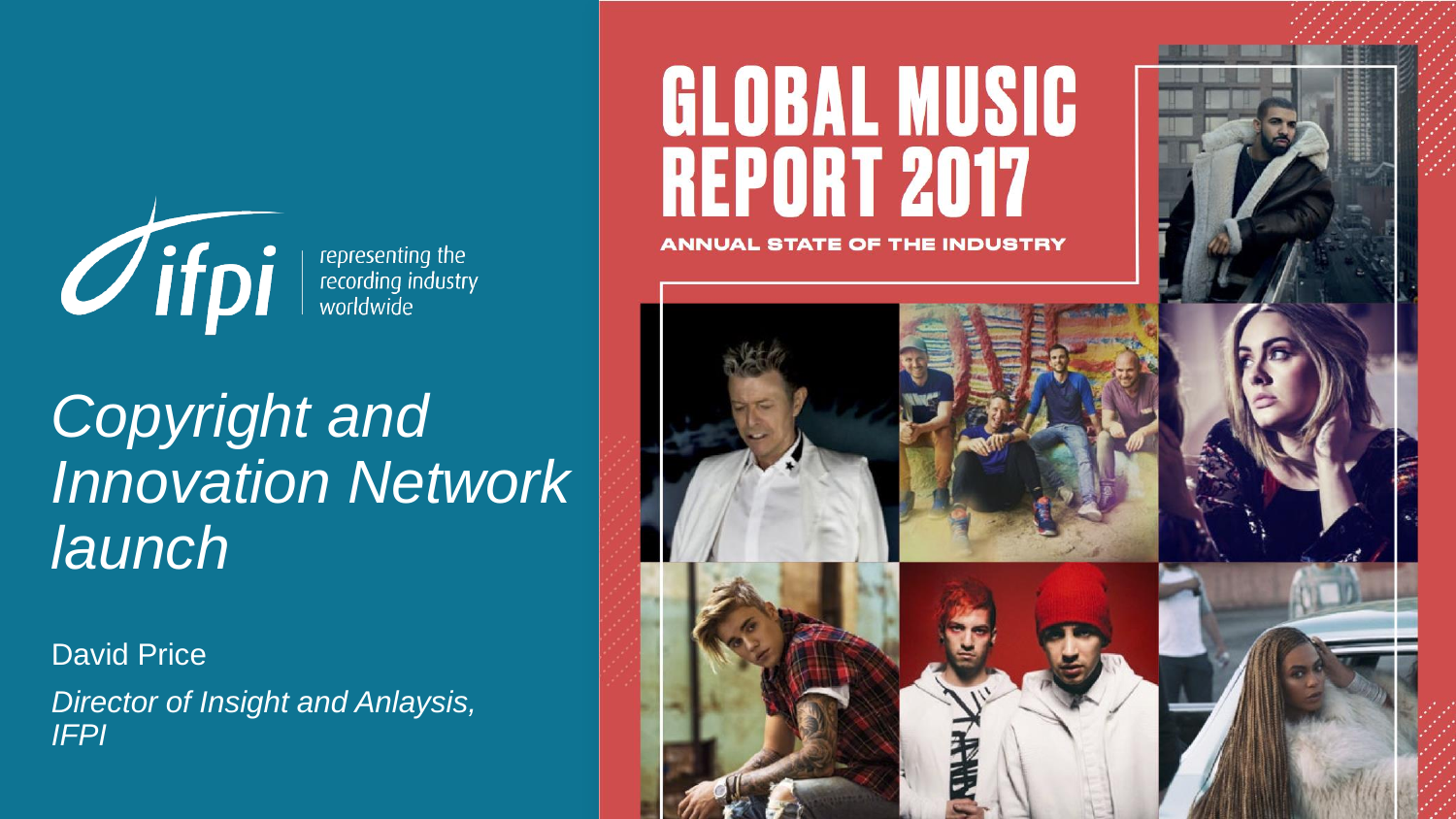



**What** We Do

We promote the value of recorded music, campaign for record producer rights and expand the commercial uses of recorded music in all our member markets.

countries with national organisations

members worldwide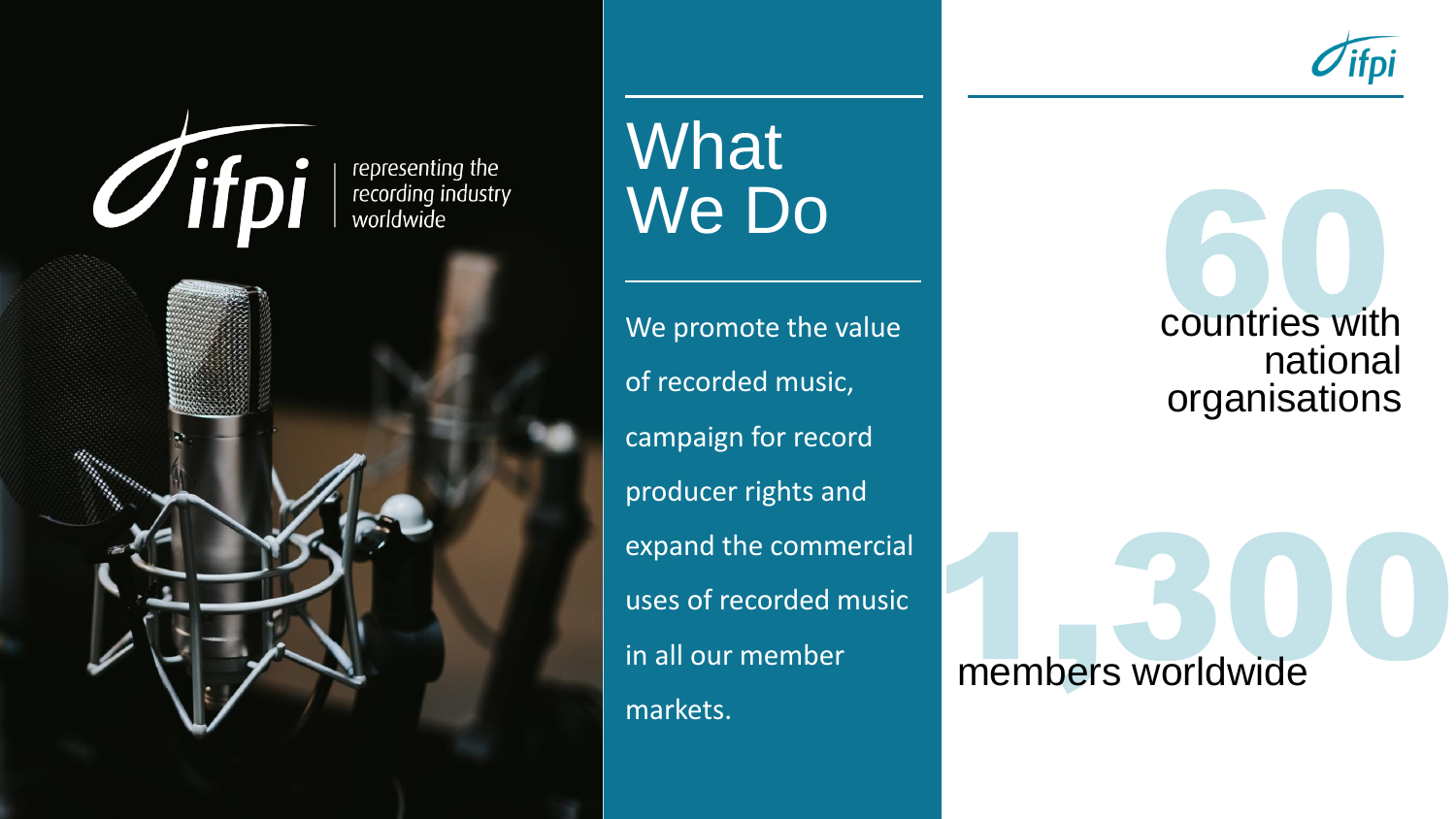



# Modest growth after a long



#### **SYNCHRONISATION**

**royalties from recorded music use in television, films, or games**



#### PERFORMANCE RIGHTS

**Music used in broadcast and public performance**



DIGITAL **Permanent downloads, streaming, mobile revenues**



PHYSICAL **Sales of all physical formats, including CD and vinyl**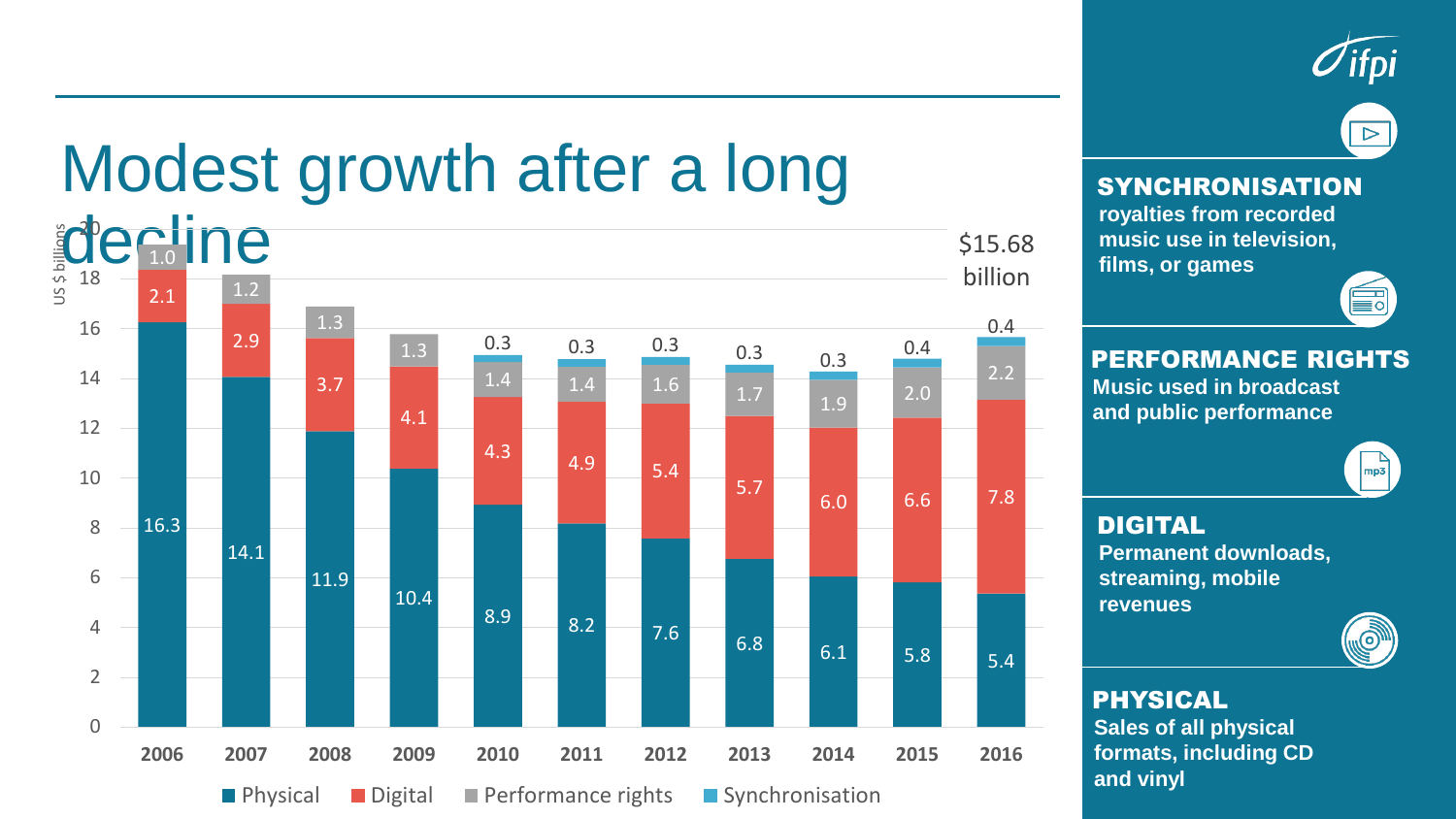# Different models for different markets